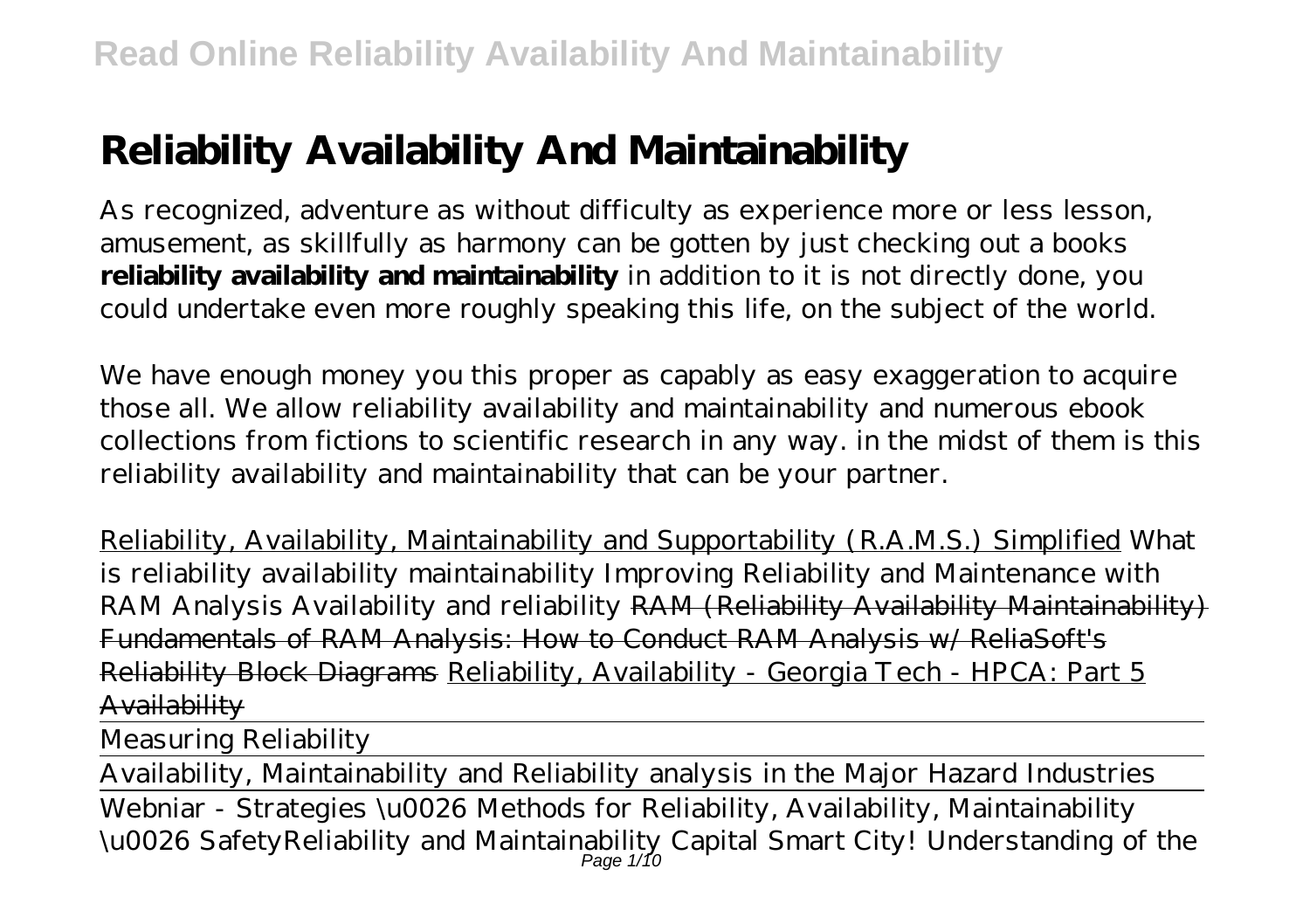*Project is mandatory before investment #CSC #propertyexpo* How to Calculate - MTBF Mean Time between Failure MTTF Mean time to Failure MTTR Mean time to Repair *System Reliability Analysis Using ReliaSoft BlockSim* RELIABILITY THEORY The Reliability Engineer: Then \u0026Now **What is reliability?** *Serial and parallel reliability calculations* Types of Reliability Anthony Butina: Design for Maintainability *Four Principles TPM* **MAINTAINABILITY - CONSERVATION - RELIABILITY** *Keeping Reliability and Maintenance Simple Isograph - Reliability, Availability, Maintainability and Safety Software Products.* All you need to know about reliability Reliability Availability Maintainability Handbook of Reliability, Availability, Maintainability and Safety in Engineering Design Reliability, Availability and Maintainability (RAM) Study for Gas Processing Plant - PRR Project

Availability vs. Reliability as a key to understanding urban transportation*Reliability Availability And Maintainability*

Reliability, maintainability, and availability (RAM) are three system attributes that are of great interest to systems engineers, logisticians, and users. Collectively, they affect both the utility and the life-cycle costs of a product or system. The origins of contemporary reliability engineering can be traced to World War II.

#### *Reliability, Availability, and Maintainability - SEBoK*

Another major building block of reliability is maintainability. Maintainability factors into availability by describing how downtime originates and is resolved. When an incident causing downtime...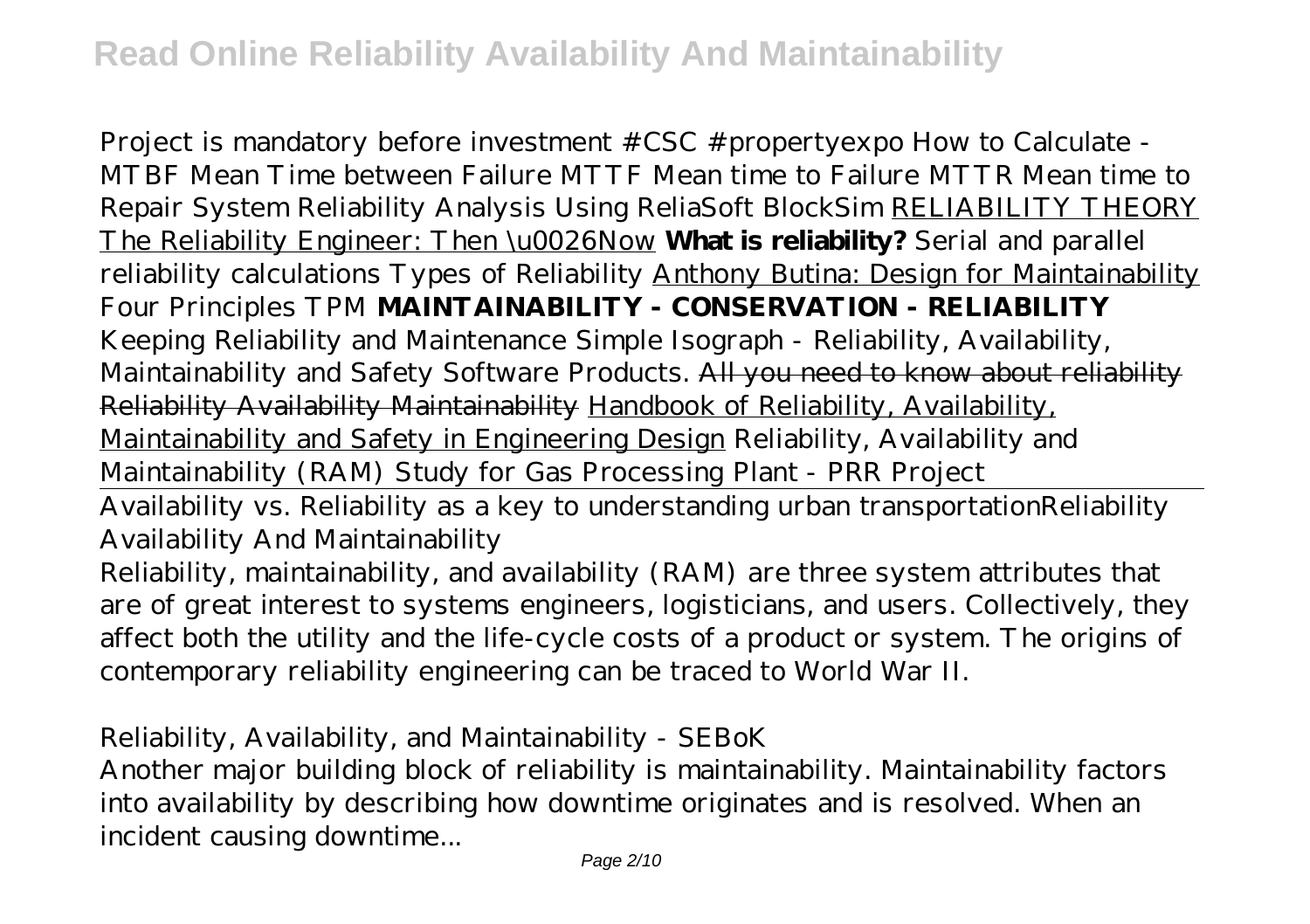### *Availability, Maintainability, Reliability: What's the ...*

Reliability, availability and serviceability, also known as reliability, availability, and maintainability, is a computer hardware engineering term involving reliability engineering, high availability, and serviceability design. The phrase was originally used by International Business Machines as a term to describe the robustness of their mainframe computers. Computers designed with higher levels of RAS have many features that protect data integrity and help them stay available for long periods

#### *Reliability, availability and serviceability - Wikipedia*

A well-designed and properly implemented asset optimization program can significantly lower project costs. Reliability, Availability & Maintainability (RAM) modeling assesses a production system's capabilities, whether it is in operation or still in the design phase. The results from a RAM modeling will identify possible causes of production losses and can examine possible system alternatives.

#### *RAM Studies | Reliability, Availability and Maintainability*

Reliability, availability, and maintainability (RAM) is basically defined the same whether it is civilian or military, the purpose is to acquire a quality product that last for a long period time.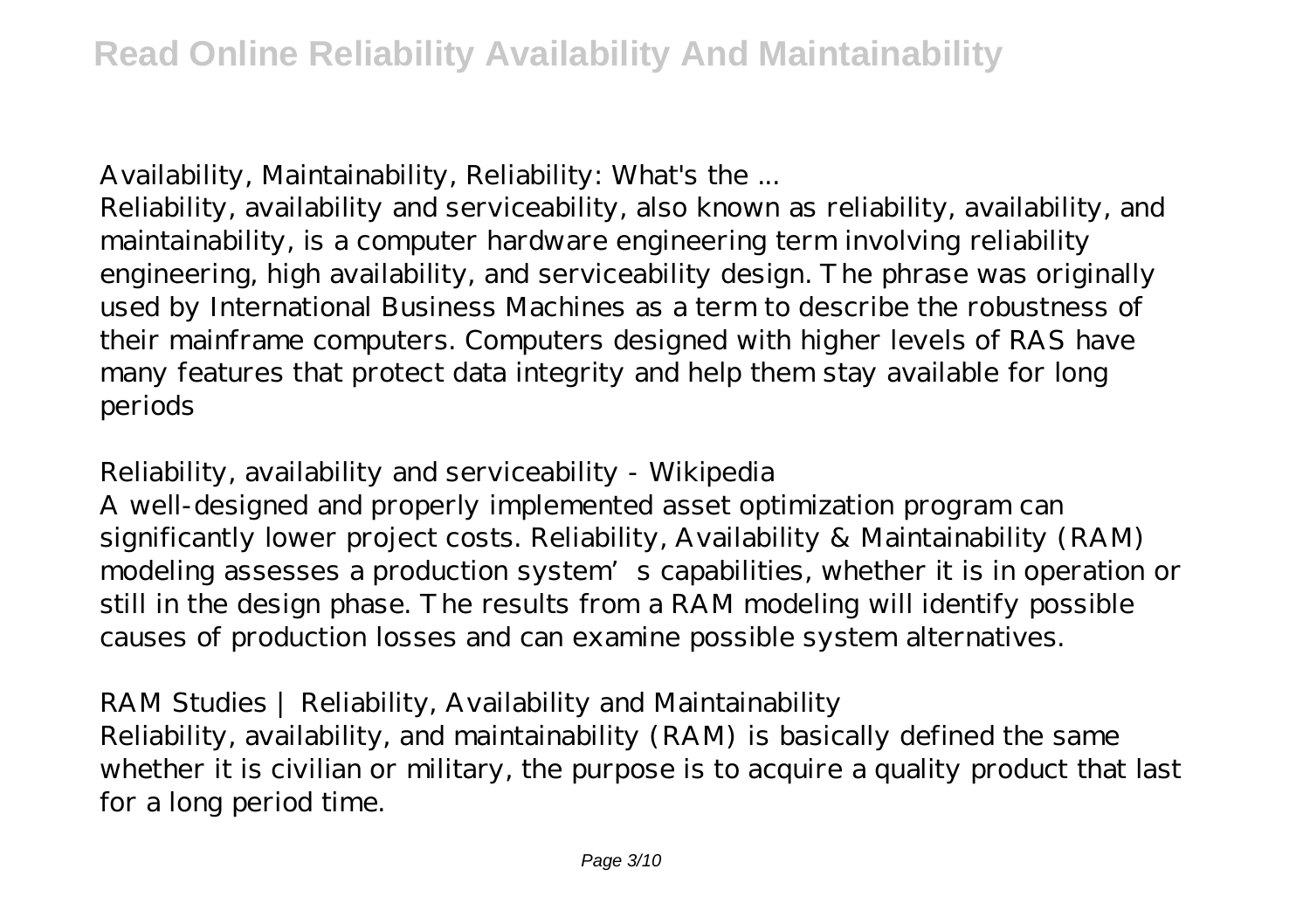#### *Reliability, Maintainability, and Availability (RAM)*

Definition: Reliability, Availability, and Maintainability (RAM or RMA) are system design attributes that have significant impacts on the sustainment or total Life Cycle Costs (LCC) of a developed system. Additionally, the RAM attributes impact the ability to perform the intended mission and affect overall mission success.

#### *Reliability, Availability, and Maintainability | The MITRE ...*

Reliability, availability, and maintainability analysis is a study in which all possible and existing failure modes, frequencies, and consequences are evaluated with the purpose of estimating an equipment, system, and/or process' production capability/availability.

#### *Reliability, Availability, Maintainability (RAM) Analysis*

As stated earlier, availability represents the probability that the system is capable of conducting its required function when it is called upon given that it is not failed or undergoing a repair action. Therefore, not only is availability a function of reliability, but it is also a function of maintainability.

#### *Relationship Between Availability and Reliability*

This regulation prescribes Department of the Army policy and respon- sibilities for the reliability, availability, and maintainability of its materiel. This policy implements key provisions of the...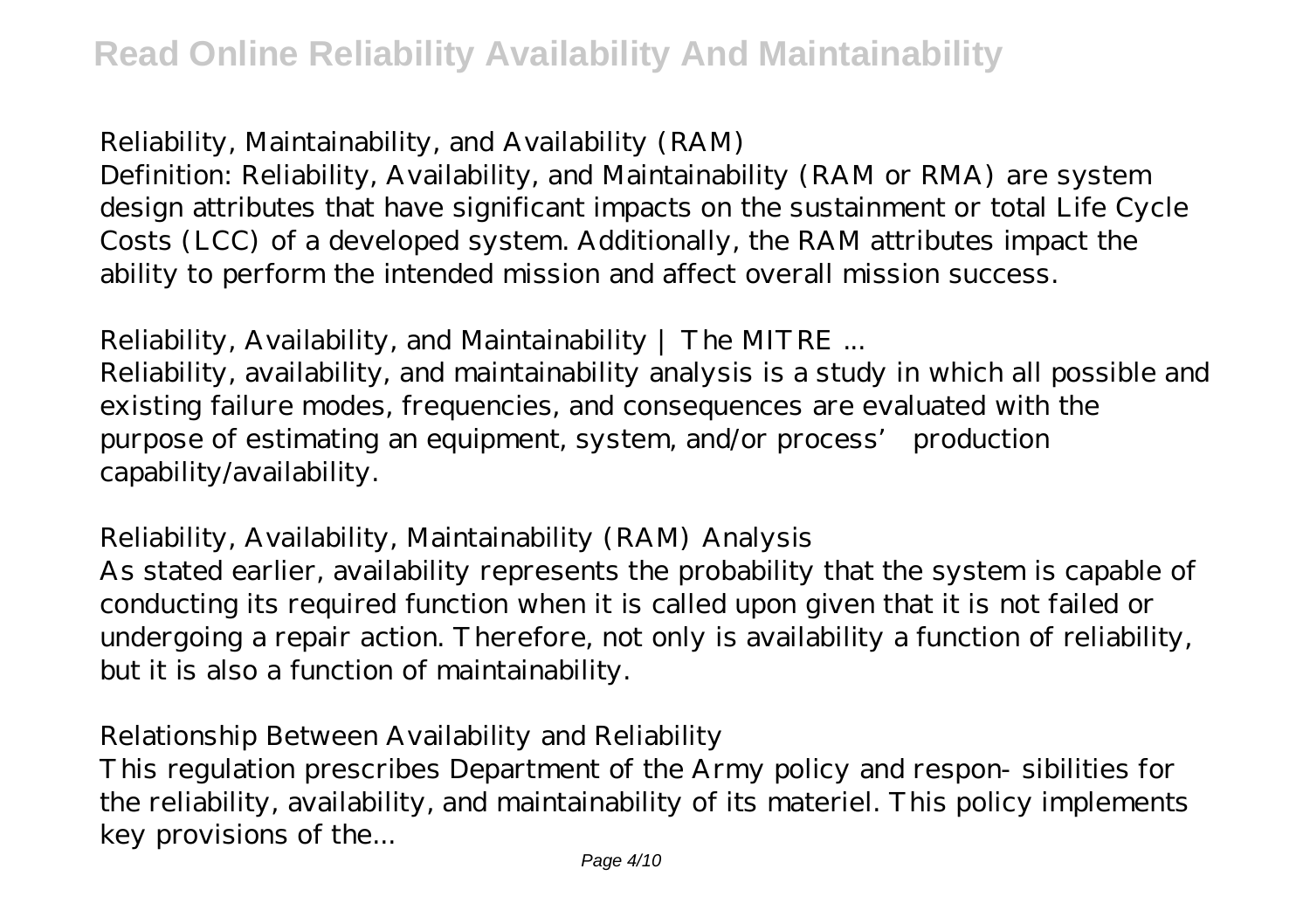#### *Reliability, Availability, and Maintainability*

RAM refers to three related characteristics of a system and its operational support: reliability, availability, and maintainability. 1.2.1 Reliability Reliability is the probability of an item to perform a required function under stated conditions for a specified period of time. Reliability is further divided into mission reliability and logistics

#### *DOD RELIABILITY, AVAILABILITY, AND MAINTAINABILITY*

Reliability, availability, and maintainability Reliability is the probability that an engineering system will perform its intended function satisfactorily (from the viewpoint of the customer) for its intended life under specified environmental and operating conditions.

#### *Reliability, availability, and maintainability | Article ...*

It addressess reliability, availability, and maintainability (RAM) as essential elements of mission capability. It focuses on what can be done as part of a robust systmes engineering process to achieve satifactory levels of RAM, successfully demonstrate them during operational test and evaluation, and sustain them through the sytem's life cycle.

#### *Pages - Reliability Availability and Maintainability (RAM)* Page 5/10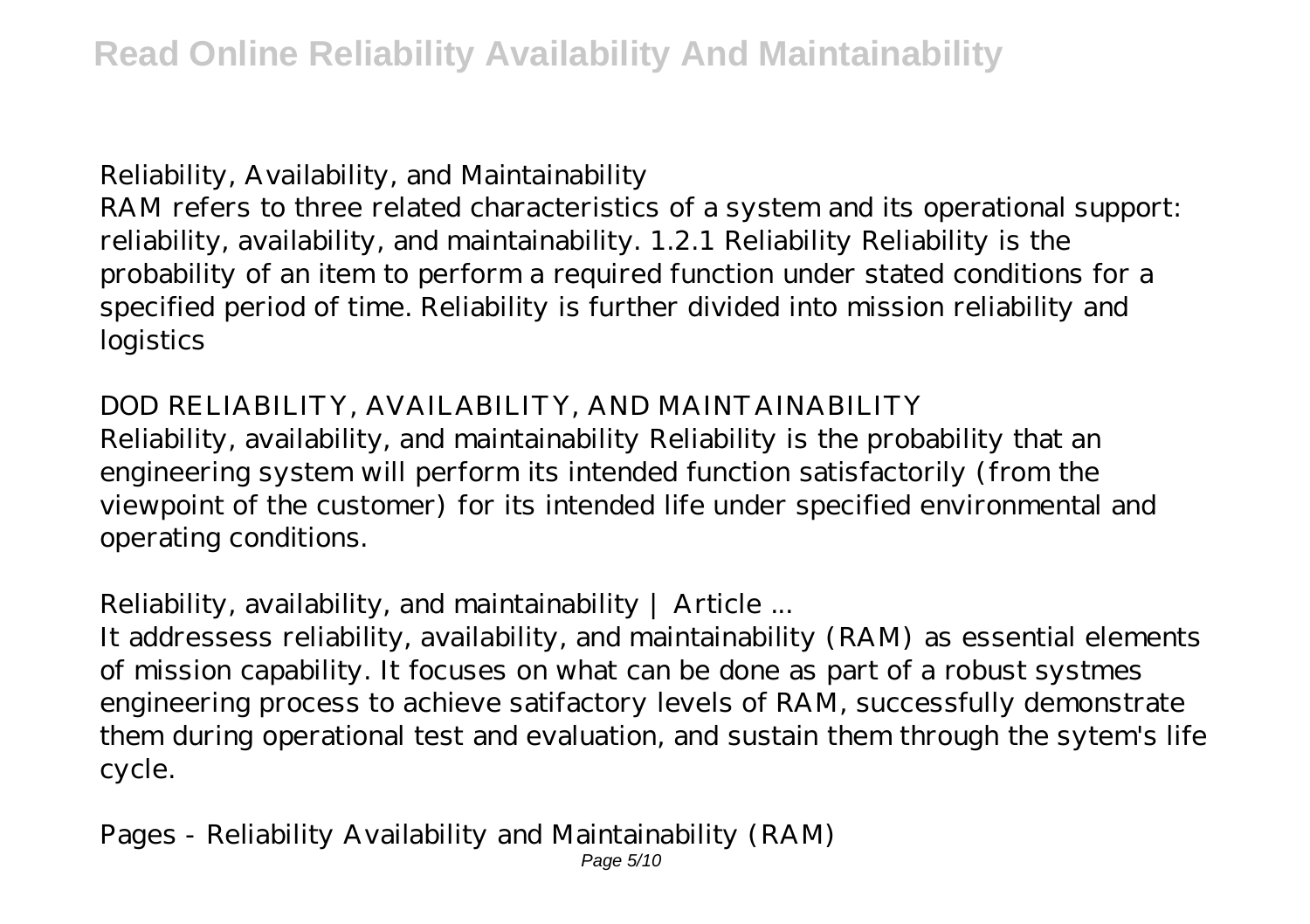Using availability and reliability The measurement of Availability is driven by time loss whereas the measurement of Reliability is driven by the frequency and impact of failures. Mathematically, the Availability of a system can be treated as a function of its Reliability. In other words, Reliability can be considered a subset of Availability.

#### *Reliability vs Availability: What's the Difference? – BMC ...*

Reliability, Availability, Maintainability (RAM) analysis allows you to simulate the entire lifetime performance of an asset in terms of availability, production efficiency and profitability. By using this well-established analytical method, you are able to predict problems before they occur.

#### *RAM studies software - DNV GL*

This is the first edition of the RAM Plan process published as part of Metrolinx RAMS (Reliability, Availability, Maintainability and Safety) Standards. It describes RAM Plan Process throughout the system lifecycle and the main tasks and deliverables from concept phase to system integration phase.

#### *RAM (Reliability, Availability, Maintainability) Plan Process*

Reliability involves almost all aspects related to the possession of a property: cost management, customer satisfaction, the proper management of resources, passing through the ability to sell products or services, safety and quality of the product.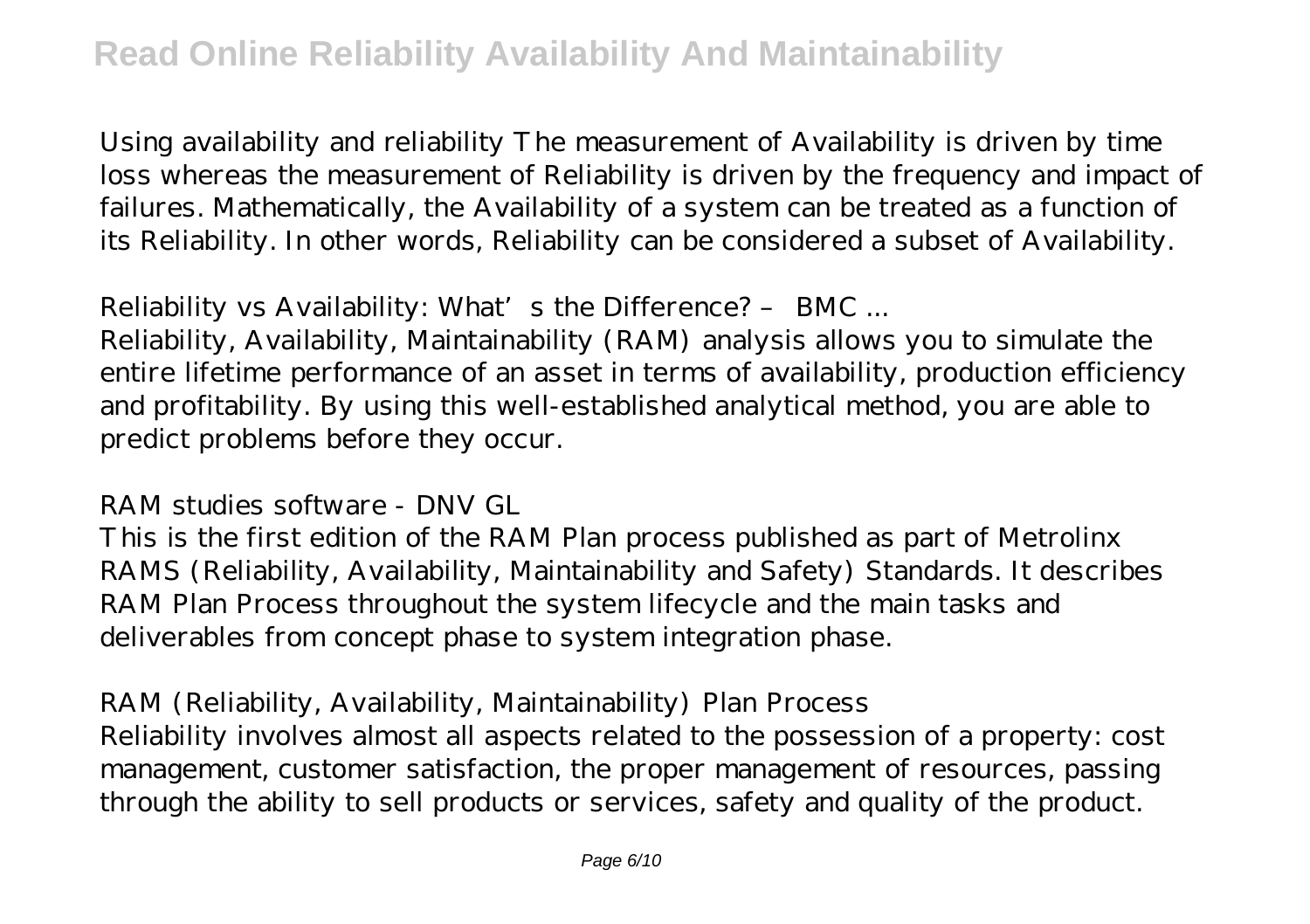#### *Reliability and Maintainability in Operations Management ...*

Reliability measures the probability that the system will perform without failure over a specified interval under specified conditions. Reliability must be sufficient to support the warfighting capability needed in its expected operating environment. Considerations of reliability must support both availability metrics.

### *Reliability, Availability, Maintainability, and Cost ...*

3. Reliability, Availability and Maintainability (RAM) is a methodology used to predict asset performance at an early stage of CAPEX investments (FEED stage) The output gets from the RAM study helps in utilization and production efficiency, operability The end result helps in estimating investment returns in terms of Net Present Value (NPV)

Reliability, Maintainability and Risk: Practical Methods for Engineers, Eighth Edition, discusses tools and techniques for reliable and safe engineering, and for optimizing maintenance strategies. It emphasizes the importance of using reliability techniques to identify and eliminate potential failures early in the design cycle. The focus is on techniques known as RAMS (reliability, availability, maintainability, and safety-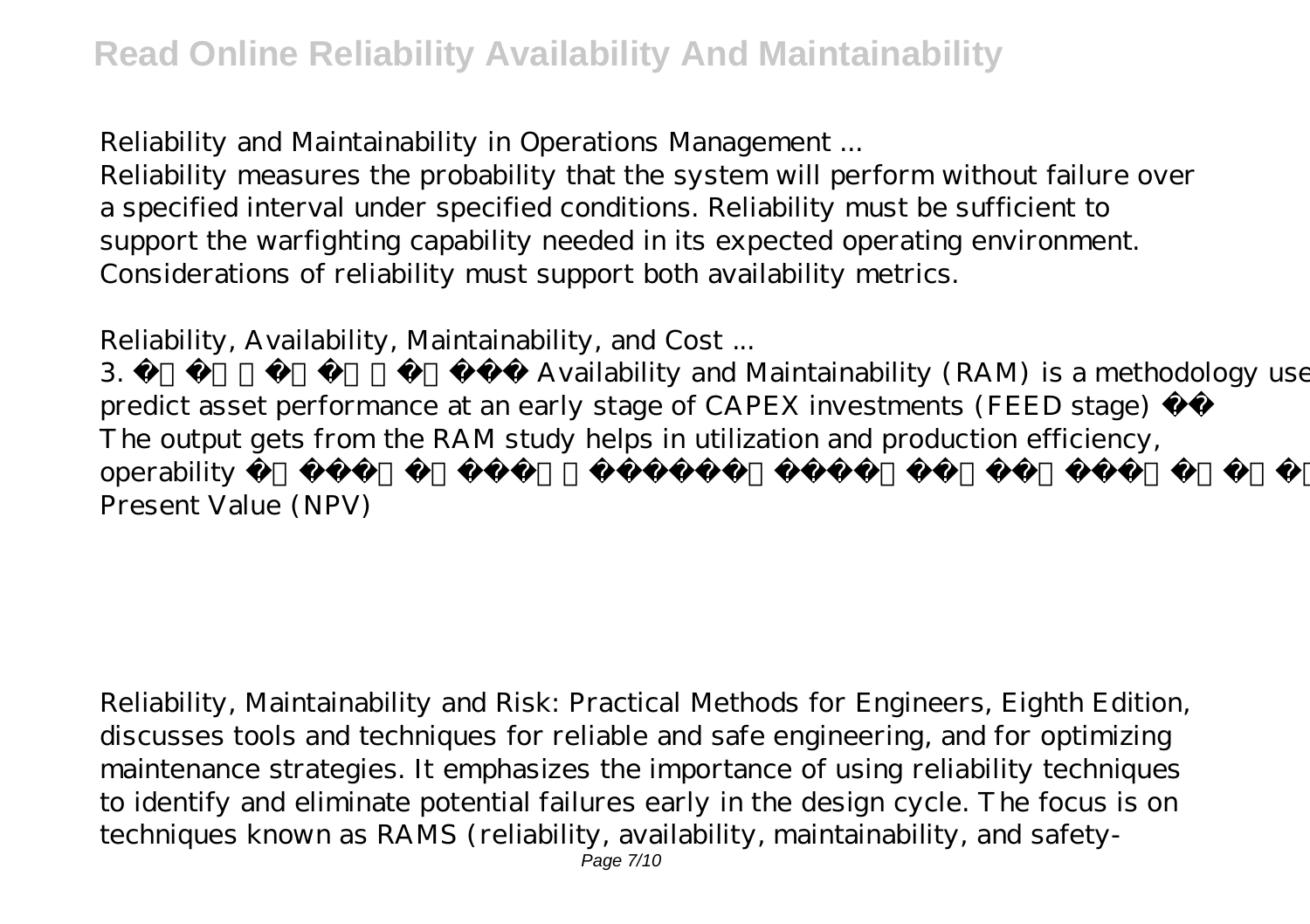integrity). The book is organized into five parts. Part 1 on reliability parameters and costs traces the history of reliability and safety technology and presents a costeffective approach to quality, reliability, and safety. Part 2 deals with the interpretation of failure rates, while Part 3 focuses on the prediction of reliability and risk. Part 4 discusses design and assurance techniques; review and testing techniques; reliability growth modeling; field data collection and feedback; predicting and demonstrating repair times; quantified reliability maintenance; and systematic failures. Part 5 deals with legal, management and safety issues, such as project management, product liability, and safety legislation. 8th edition of this core reference for engineers who deal with the design or operation of any safety critical systems, processes or operations Answers the question: how can a defect that costs less than \$1000 dollars to identify at the process design stage be prevented from escalating to a \$100,000 field defect, or a \$1m+ catastrophe Revised throughout, with new examples, and standards, including must have material on the new edition of global functional safety standard IEC 61508, which launches in 2010

This handbook studies the combination of various methods of designing for reliability, availability, maintainability and safety, as well as the latest techniques in probability and possibility modeling, mathematical algorithmic modeling, evolutionary algorithmic modeling, symbolic logic modeling, artificial intelligence modeling and object-oriented computer modeling.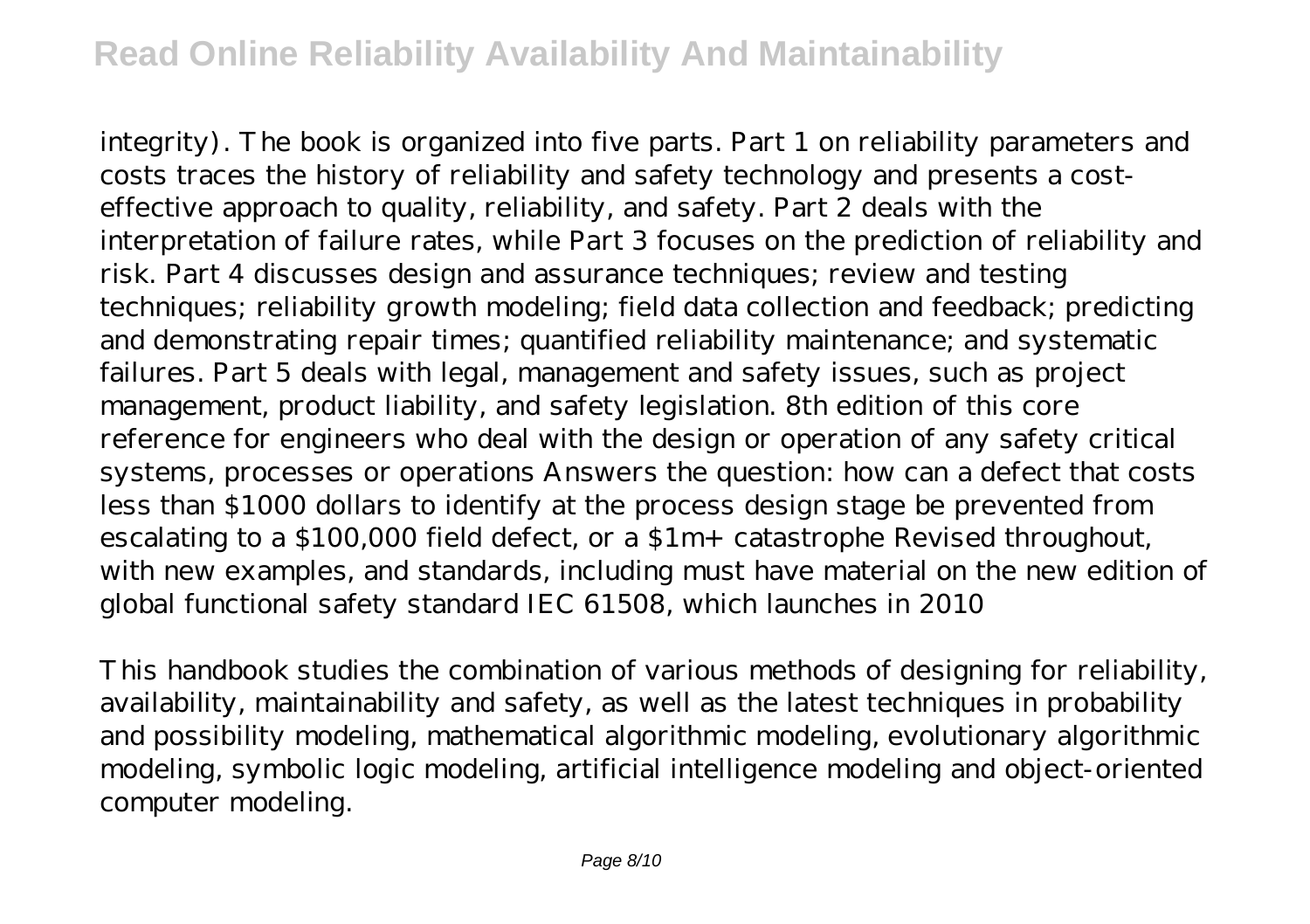Containing selected papers from the ICRESH-ARMS 2015 conference in Lulea, Sweden, collected by editors with years of experiences in Reliability and maintenance modeling, risk assessment, and asset management, this work maximizes reader insights into the current trends in Reliability, Availability, Maintainability and Safety (RAMS) and Risk Management. Featuring a comprehensive analysis of the significance of the role of RAMS and Risk Management in the decision making process during the various phases of design, operation, maintenance, asset management and productivity in Industrial domains, these proceedings discuss key issues and challenges in the operation, maintenance and risk management of complex engineering systems and will serve as a valuable resource for those in the field.

This guide compiles, in one source, selected real-world practices(techniques or tools) available to the Army engineer and manager to improve the reliability, availability, and maintainability (RAM) characteristics of equipment. It is the purpose of this guide to provide a medium for the exchange of experience and knowledge of DARCOM engineers, to minimize 're- inventing the wheel, ' and to provide a single